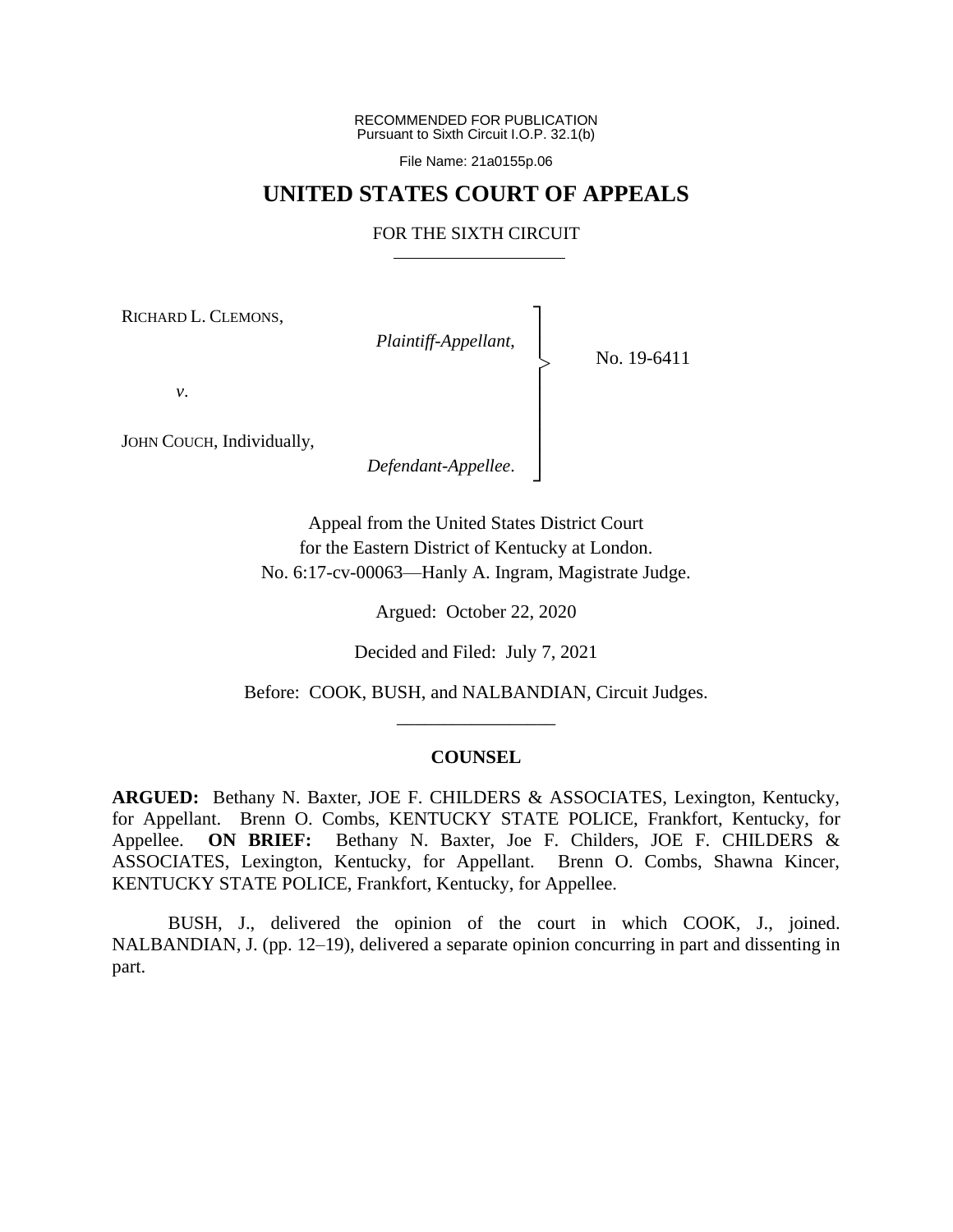# **OPINION** \_\_\_\_\_\_\_\_\_\_\_\_\_\_\_\_\_

\_\_\_\_\_\_\_\_\_\_\_\_\_\_\_\_\_

JOHN K. BUSH, Circuit Judge. Many families live through their fair share of drama during the holidays. But on Easter Sunday, March 27, 2016, the Clemons family experienced more than they might have expected. As the result of a family feud that sparked a home visit by a state trooper, three members of the family were arrested and the litigation giving rise to this appeal ensued.

The trouble arose when Kentucky State Trooper John Couch escorted Christina Clemons so she could retrieve some personal belongings from the residence of her in-laws, Evalee and Richard Clemons, where Christina and her then-husband, Dustin Clemons, had been staying. That living arrangement changed, however, after Christina fought with her in-laws and they ordered her out. When Christina returned to gather her things, she brought along reinforcements—her mother and Trooper Couch. Upon Couch's entry into the house, he exchanged words with Christina's father-in-law, Richard, who objected to Couch's presence in his home. As the trooper was leaving, Richard told Couch that he smelled "like pig shit." The trooper responded by clobbering the father-in-law, who fought back. Evalee and Dustin soon joined in the melee. Easter evening ended with Couch's arrest of all three. Months later, a grand jury declined to indict any of the Clemons family.

On March 13, 2017, Richard Clemons filed suit against Couch and others, alleging, as relevant on appeal, that Couch entered his home without a warrant in violation of the Fourth Amendment. A magistrate judge, hearing the case by consent of the parties, granted Couch qualified immunity on the unlawful-entry claim. The court determined that Couch's entry was justified by the "community caretaker" exception to the Fourth Amendment's warrant requirement, and that Couch also had Christina's consent to enter the home. Richard appeals.

We reverse and remand for further proceedings.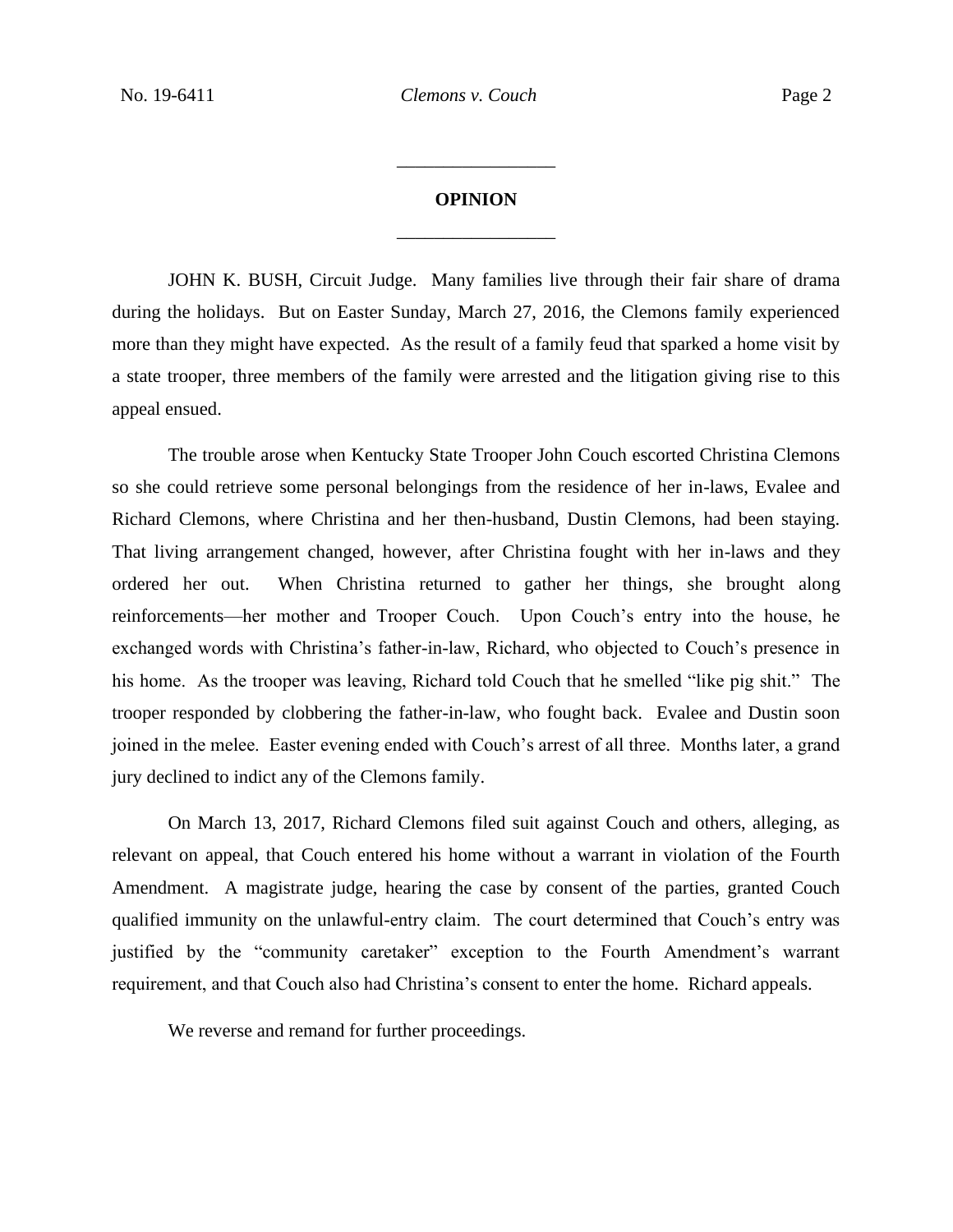I.

This sad story begins with a fire that damaged the home of Christina, Dustin, and their young son. As a result, in December 2015 or January 2016, they moved in with Dustin's parents, Richard and Evalee, in Hazard, Kentucky.<sup>1</sup> A house fire was not the only thing that troubled the Clemonses, for around the same time, Christina filed for divorce from Dustin, and the two separated. The conflict between Christina and Dustin extended to include her in-laws. On March 25, 2016, Christina and Evalee got into an argument that escalated into a physical altercation. Richard broke up the fight, and either he or his wife told Christina to leave, which she did.

Two days later, on Easter Sunday, March 27, 2016, Christina went to the local Kentucky State Police station with her mother and requested a law-enforcement escort to accompany her to the Clemonses' house so she could retrieve some of her and her son's belongings. Christina told the police she was separated from her husband and having difficulties with her in-laws. She said that she was afraid to go back to the residence by herself, in part because her in-laws had threatened her. Trooper Couch was assigned to accompany Christina to the Clemonses' home. Couch did not inquire further into Christina's living arrangement, her domestic situation, or her history with Dustin or her in-laws. Instead, he simply followed Christina and her mother to the Clemonses' residence.

They arrived around 7:30 P.M. The three let themselves in so that Christina could retrieve her and her son's belongings. They came upon Richard and Evalee, who looked up from the television in shock. It was startling enough to see Christina but added to the surprise were Christina's mother and the state trooper. Richard and Evalee were particularly disturbed that law enforcement had entered their home. So was Dustin, who had been outside grilling steaks for Easter dinner. Inside, Richard became hostile as Christina went to retrieve her possessions. He shouted that he did not want Christina, Christina's mother, or the state trooper in his home.

**<sup>1</sup>**For purposes of ruling on the qualified-immunity issue relevant in this appeal, we adopt Richard's version of the facts because they are not "so utterly discredited by the record that no reasonable jury could have believed [them]." *See Scott v. Harris*, 550 U.S. 372, 380 (2007); *see also Campbell v. City of Springboro*, 700 F.3d 779, 786 (6th Cir. 2012).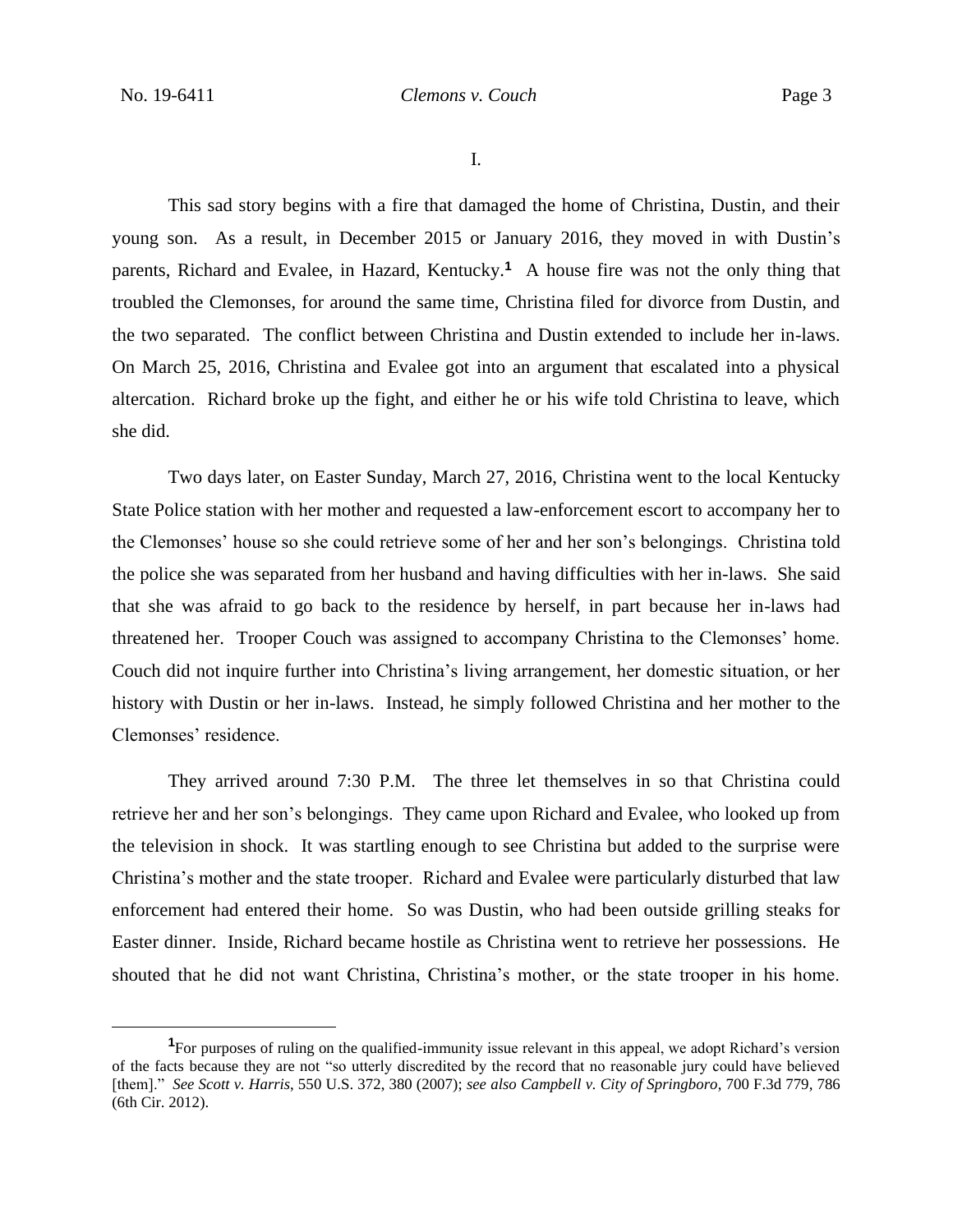He expressed this sentiment to Couch directly: "I don't want you in my house . . . I don't want these women in my house . . . You can't do this . . . I want you out of my house." He also told the officer, "I want you to leave my home. You have no right here." Couch, however, would have none of it. According to Richard, the trooper "just stood there" and demanded that Richard "sit down and shut up," while he waited for Christina to finish packing her things. Richard then took the matter into his own hands, first with a cellphone. Richard called the police—his son-inlaw John Napier, a Perry County sheriff's deputy, who was on his regular patrol.

Soon after Officer Napier arrived at the Clemonses' residence, Christina finished collecting her belongings. As she was exiting the house for good, Couch followed behind her. According to Richard, he walked towards the two to shut the door behind them as they were exiting and told Couch that he smelled "like pig shit." Based on Richard's account, Couch responded by "clobber[ing]" him. The two then began to fight, and Evalee and Dustin, back from the grill, soon joined in the fray. Officer Napier managed to disrupt the brawl for a moment, after which Couch deployed his taser to subdue Richard and Dustin.

The episode ended with Richard, Dustin, and Evalee being placed under arrest. Couch variously cited them for menacing, disorderly conduct, assault of a police officer, and resisting arrest. But later, a grand jury declined to issue any indictments.

II.

About a year after the incident, Richard filed a civil-rights action against the Commonwealth of Kentucky, the Kentucky State Police, and Trooper Couch in his official and individual capacities. Richard alleged claims under 42 U.S.C. § 1983 for wrongful entry, excessive force, wrongful arrest, deliberate indifference, and failure to train, and state-law claims for negligence, assault, battery, false imprisonment, malicious prosecution, and both negligent and intentional infliction of emotional distress. The magistrate judge dismissed with prejudice the § 1983 claims against the Commonwealth, the state police, and Couch in his official capacity. The court also dismissed the state-law claims, but without prejudice.

With the court's permission, Richard amended his original complaint. In doing so, he presented the same claims he had asserted in his original complaint, even though the court had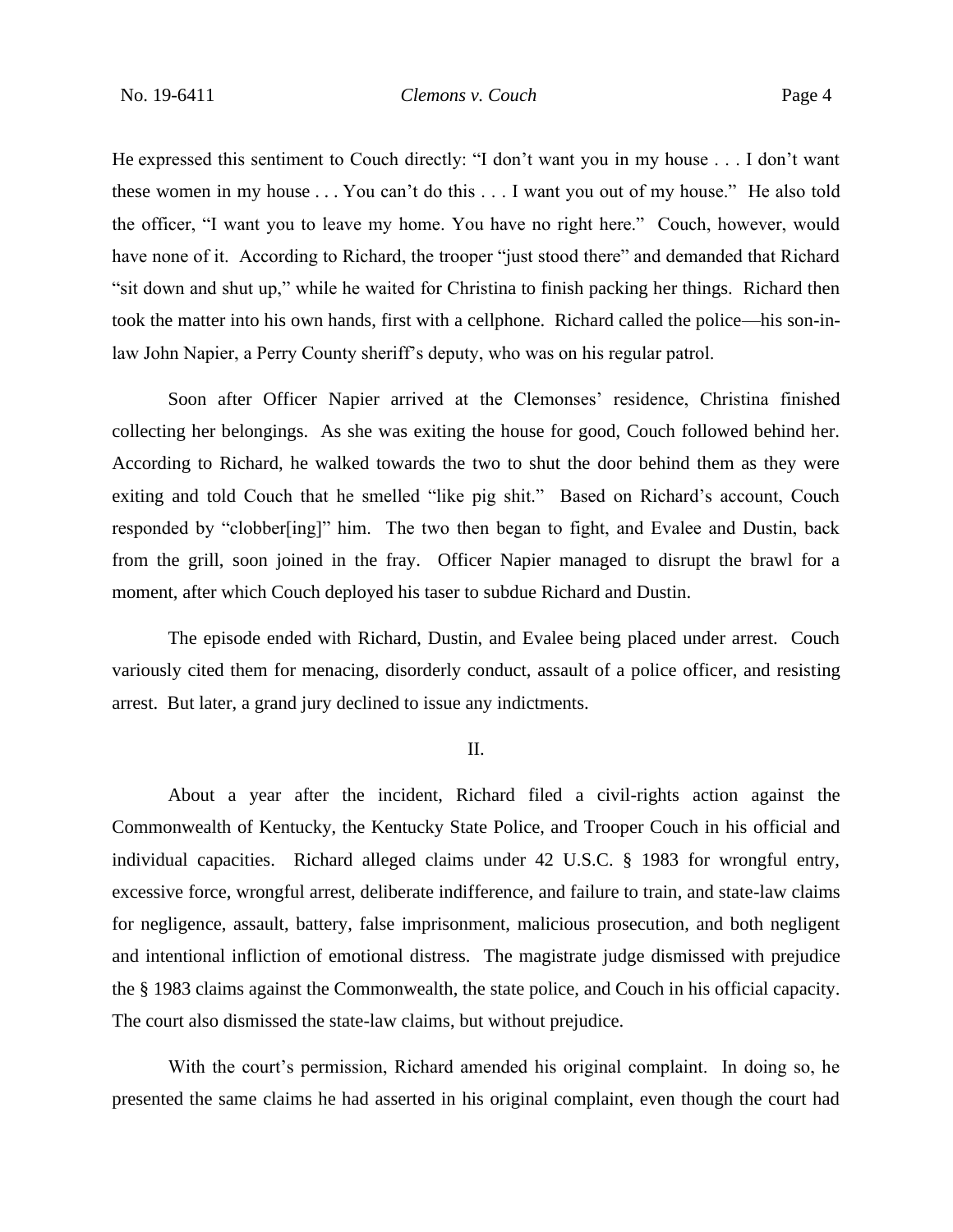already dismissed a number of those counts—some with prejudice, some without. Couch filed a motion for summary judgment, arguing that he was entitled to qualified immunity. The magistrate judge granted the motion in part and denied it in part. Specifically, the court denied summary judgment on the claims for wrongful arrest, excessive force, assault, battery, false imprisonment, and malicious prosecution (Richard later dismissed the latter four claims). It also granted summary judgment to Couch on the claims for negligent and intentional infliction of emotional distress and noted its prior dismissal of the claims for deliberate indifference and failure to train. But because the court planned to grant summary judgment to Couch on the unlawful-entry claim on a basis not briefed by either party—the community-caretaker exception—it postponed final judgment on that claim and gave the parties ten days to respond to its application of the exception.

After the parties submitted their supplemental briefing, the magistrate judge issued a second order granting Couch's motion for summary judgment as to the unlawful-entry claim. The court reasoned that Couch was entitled to qualified immunity because his warrantless entry was justified by the community-caretaker exception and even if it was not, Couch was still entitled to immunity given that the law was not sufficiently clear on the issue. The magistrate judge also found that Couch's warrantless entry was permissible in part because of Christina's voluntary consent.

Richard appealed the court's second order granting qualified immunity on the unlawful-entry claim, and we dismissed the interlocutory appeal for jurisdictional reasons. Couch, on the other hand, appealed the court's first order denying qualified immunity as to the wrongful-arrest and excessive-force claims. Again, we dismissed the appeal. Accordingly, the parties proceeded to trial on the wrongful-arrest and excessive-force claims. After a three-day trial, the jury returned a verdict in favor of Couch. Richard does not appeal the jury's verdict. Instead, he appeals the magistrate judge's summary-judgment ruling that Couch was entitled to qualified immunity on his unlawful-entry claim.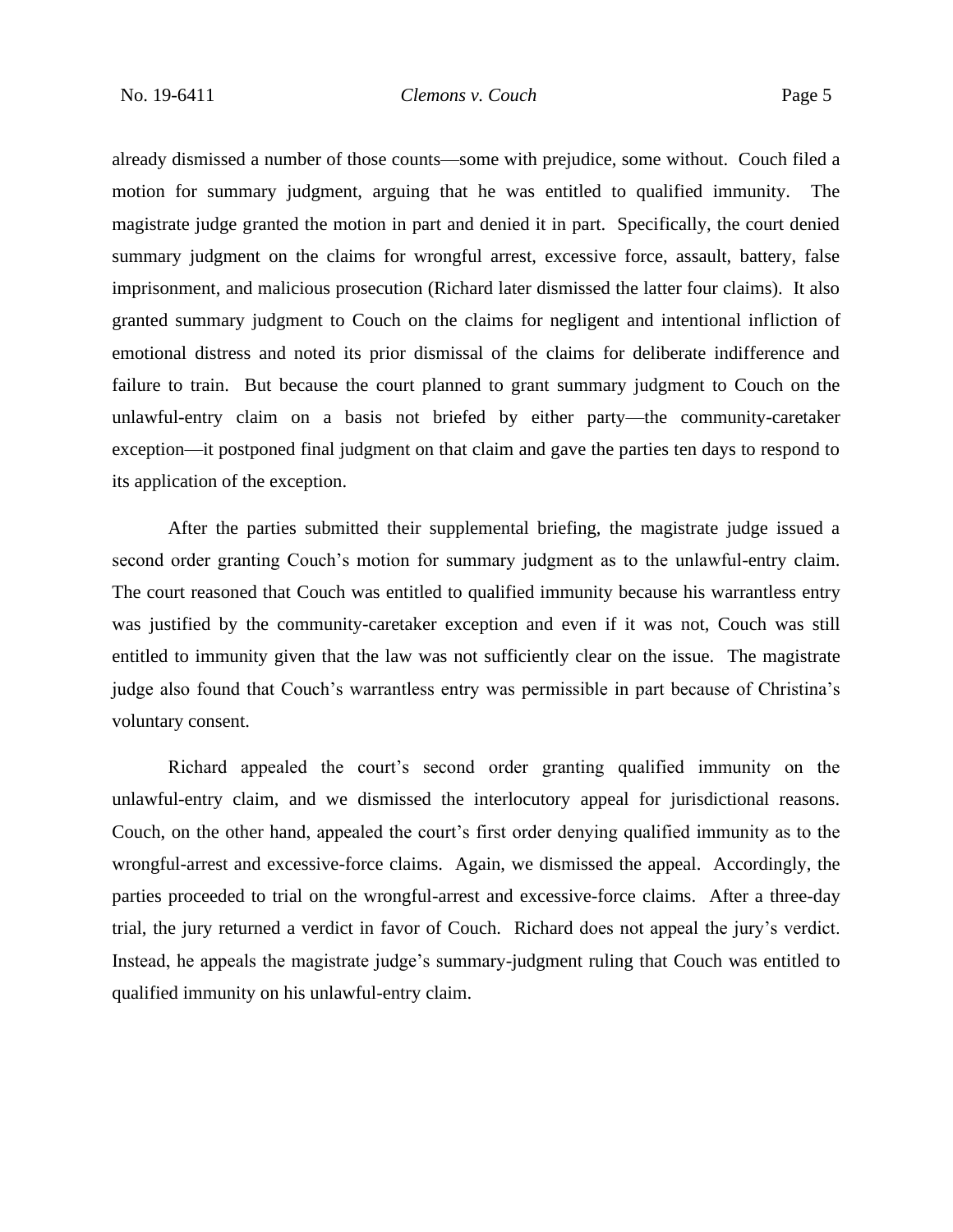III.

We review a grant of summary judgment de novo. *Jackson v. City of Cleveland*, 925 F.3d 793, 806 (6th Cir. 2019). Summary judgment is appropriate when "no genuine dispute as to any material fact" exists and the moving party "is entitled to judgment as a matter of law." Fed. R. Civ. P. 56(a). "A genuine dispute of material fact exists 'if the evidence is such that a reasonable jury could return a verdict for the nonmoving party.'" *Peffer v. Stephens*, 880 F.3d 256, 262 (6th Cir. 2018) (quoting *Anderson v. Liberty Lobby, Inc.*, 477 U.S. 242, 248 (1986)). At the summary-judgment stage, "the evidence is construed and all reasonable inferences are drawn in favor of the nonmoving party." *Burgess v. Fischer*, 735 F.3d 462, 471 (6th Cir. 2013).

On appeal, Richard contends that Couch is not entitled to qualified immunity because it was clearly established that the community-caretaker exception did not apply to Couch's warrantless entry and because Couch had no consent to enter the Clemonses' home.<sup>2</sup> "We analyze whether an officer is entitled to qualified immunity using two steps: (1) whether the defendant violated a constitutional right; and (2) whether that constitutional right was clearly established at the time of the alleged violation." *Wright v. City of Euclid*, 962 F.3d 852, 864 (6th Cir. 2020).

### A. CONSTITUTIONAL VIOLATION

In the first step of our qualified-immunity analysis, we must determine whether Couch violated Richard's Fourth Amendment right to be free from the state's warrantless entry into his home. Although warrantless entry into the home is presumptively unconstitutional, there are some limited exceptions that can overcome that presumption. *See Michigan v. Fisher*, 558 U.S. 45, 47 (2009). To justify his actions, Couch points to the community-caretaker exception.**<sup>3</sup>**

<sup>&</sup>lt;sup>2</sup>In the last clause of the last sentence in his opening brief on appeal, Richard also asks us to grant him a new trial on all his federal claims. But he does not further develop or argue the issue in either his opening or reply brief, and Couch does not respond. "Issues adverted to in a perfunctory manner, without some effort to develop an argument, are deemed forfeited." *Williamson v. Recovery Ltd. P'ship*, 731 F.3d 608, 621 (6th Cir. 2013) (citing *United States v. Johnson*, 440 F.3d 832, 846 (6th Cir. 2006)). Accordingly, we deem Richard's request for a new trial on all his federal claims forfeited.

**<sup>3</sup>**Couch's additional argument that he had consent to enter the Clemonses' home is not our focus here. Richard asserts that he revoked whatever consent Couch was given shortly after Couch entered his home.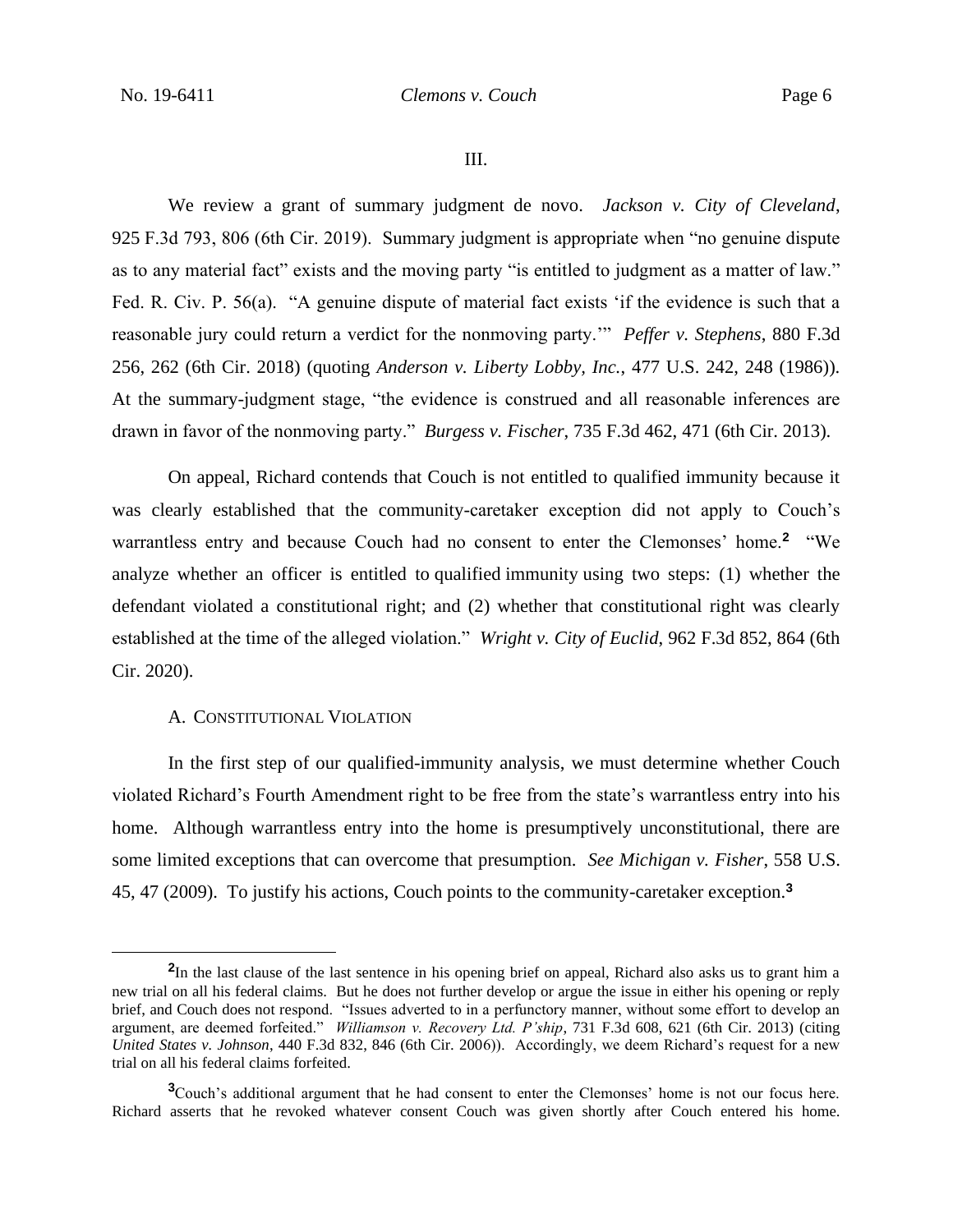The first mention of that alleged exception came from the Supreme Court's decision in *Cady v. Dombrowski*, 413 U.S. 433, 441 (1973). In *Cady*, the Court held that a police officer's warrantless search of a vehicle did not violate the Fourth Amendment. The searched vehicle was involved in an accident, and after towing it to a temporary holding lot, an officer opened and inspected the trunk, suspecting that a weapon might be present. *Id.* at 443. In holding that the officer's search was reasonable, the Court discussed the "community caretaking functions" that officers are often responsible for, such as attending to vehicle accidents on public highways. *Id.* at 441. It concluded that police activity in furtherance of community-caretaking functions—at least in the motor-vehicle context—does not offend the Fourth Amendment so long as it is executed in a reasonable manner pursuant to "state law or sound police procedure." *Id.* at 447–48; *see also South Dakota v. Opperman*, 428 U.S. 364, 374–75 (1976).

For nearly half a century after *Cady*, the Supreme Court declined to further elucidate the principles discussed in that case. That left the federal courts of appeals to the task. Over time, nearly every circuit unearthed from *Cady* a community-caretaker exception to the warrant requirement of the Fourth Amendment. *See, e.g.*, *Corrigan v. District of Columbia*, 841 F.3d 1022, 1034 (D.C. Cir. 2016) (listing cases). Several circuits, including our own, discussed the exception in the context of warrantless searches and seizures in the home. *See, e.g.*, *United States v. Rohrig*, 98 F.3d 1506, 1522–25 (6th Cir. 1996). But recently, in *Caniglia v. Strom*, the Supreme Court clarified that *Cady* "does not" create a "standalone doctrine that justifies warrantless searches and seizures in the home." 141 S. Ct. 1596, 1598 (2021). It explained that the so-called community-caretaker exception "goes beyond anything [the] Court has recognized." *Id.* at 1599.

Couch contends that no such revocation occurred. That dispute is for the jury to resolve. Adopting Richard's version of the facts and construing them in the light most favorable to him, as we must in determining Couch's entitlement to qualified immunity at summary judgment, Richard's demand that Couch leave negated any consent that Couch may have had to enter the home. *See Georgia v. Randolph*, 547 U.S. 103, 114 (2006).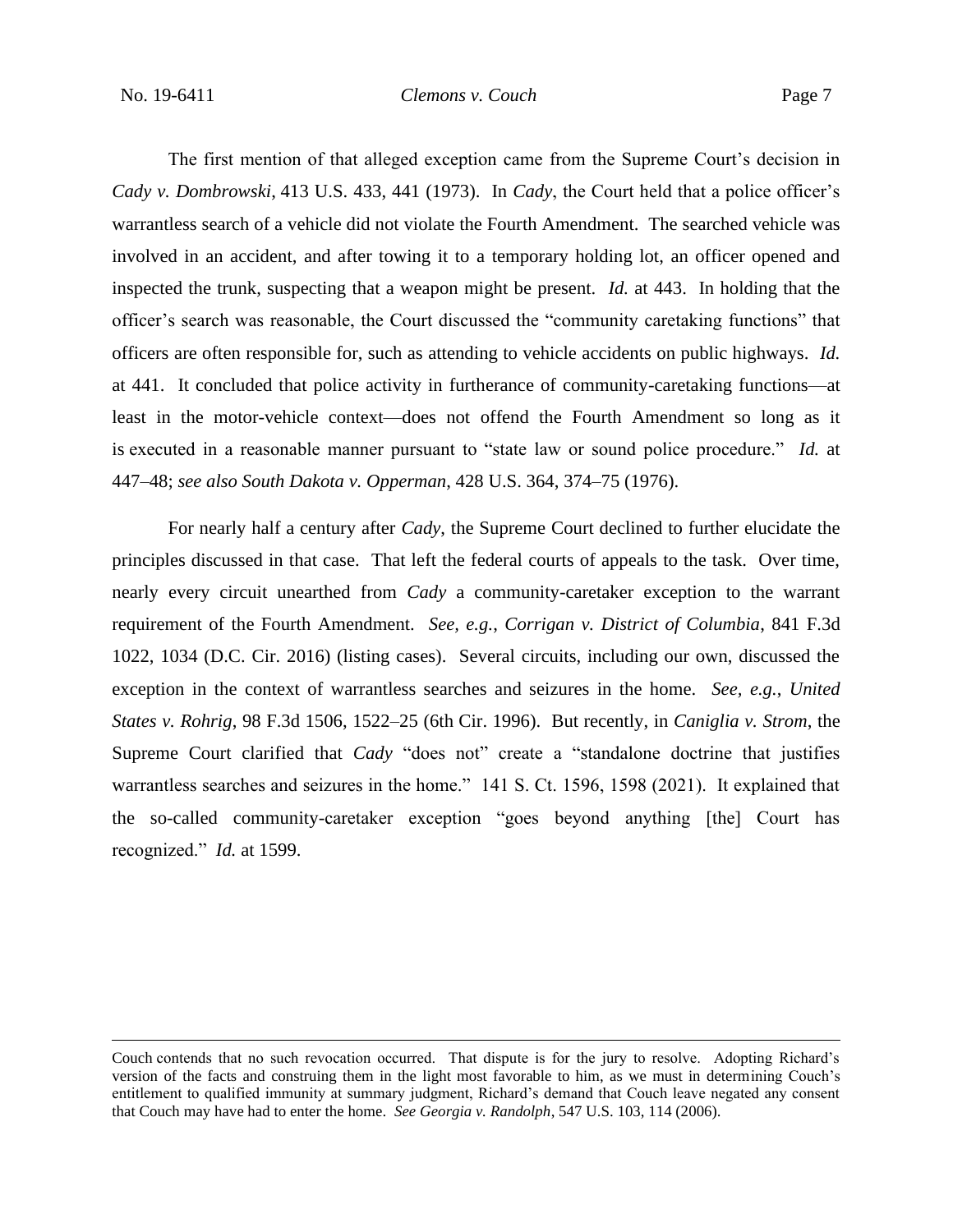*Caniglia* makes clear that Couch cannot justify his warrantless entry into Richard's home by calling on the community-caretaker exception. Without any other valid justification for his entry, we hold that Couch violated Richard's Fourth Amendment rights.**<sup>4</sup>**

#### B. CLEARLY ESTABLISHED RIGHT

In the second step of our qualified-immunity analysis, we must determine whether Richard's constitutional right was clearly established at the time of the alleged violation. We decide the issue by examining whether the contours of Richard's constitutional right were "sufficiently defined to give a reasonable officer fair warning that the conduct at issue was unconstitutional." *Brown v. Chapman*, 814 F.3d 447, 461 (6th Cir. 2016). "In determining whether a right was clearly established, we look first to decisions of the Supreme Court, then to our own precedents, and then to decisions of other courts of appeal, and we ask whether these precedents 'placed the . . . constitutional question beyond debate.'" *Hearring v. Sliwowski*, 712 F.3d 275, 280 (6th Cir. 2013) (quoting *Ashcroft v. al-Kidd*, 563 U.S. 731, 741 (2011)). If the Supreme Court had not yet discussed the matter and the right was clearly established within our circuit at the time of the alleged violation, our inquiry ends. *See Wright*, 962 F.3d at 869–70. Here, we must determine whether the law regarding the community-caretaker exception was clearly established such that it would have been apparent to a reasonable officer in Couch's position that the exception did not apply to his warrantless entry into Richard's home.

We now know, based on *Caniglia*, that the community-caretaker exception, to the extent it exists at all, does not apply to the home. *Caniglia*, 141 S. Ct. at 1598. But *Caniglia*, of course, had not been decided by the date of the events in question, March 27, 2016. At that time, a reasonable officer in Couch's position could have determined—based on *Cady*, and our pre-2016

<sup>&</sup>lt;sup>4</sup>In a last-ditch effort to avoid that conclusion, Couch suggests that the Fourth Amendment does not apply to this case at all. First, he claims that the Amendment does not apply to his exercise of non-criminal government authority. He is mistaken. "[T]he Fourth Amendment [is] applicable to the activities of civil as well as criminal authorities." *Andrews v. Hickman County*, 700 F.3d 845, 858–59 (6th Cir. 2012) (quoting *New Jersey v. T.L.O.*, 469 U.S. 325, 335 (1985)). Second, he contends that the Fourth Amendment might not be relevant because even if he had wanted to, he could not have obtained a warrant or court order to help Christina retrieve her and her son's personal belongings from the Clemonses' home. But the Kentucky statute that Couch describes as authorizing his conduct in this case speaks of such an order. *See* Ky. Rev. St. § 403.785. And in his deposition, Couch stated that he could have obtained paperwork from the county attorney or an order from a local judge signing off on his assistance.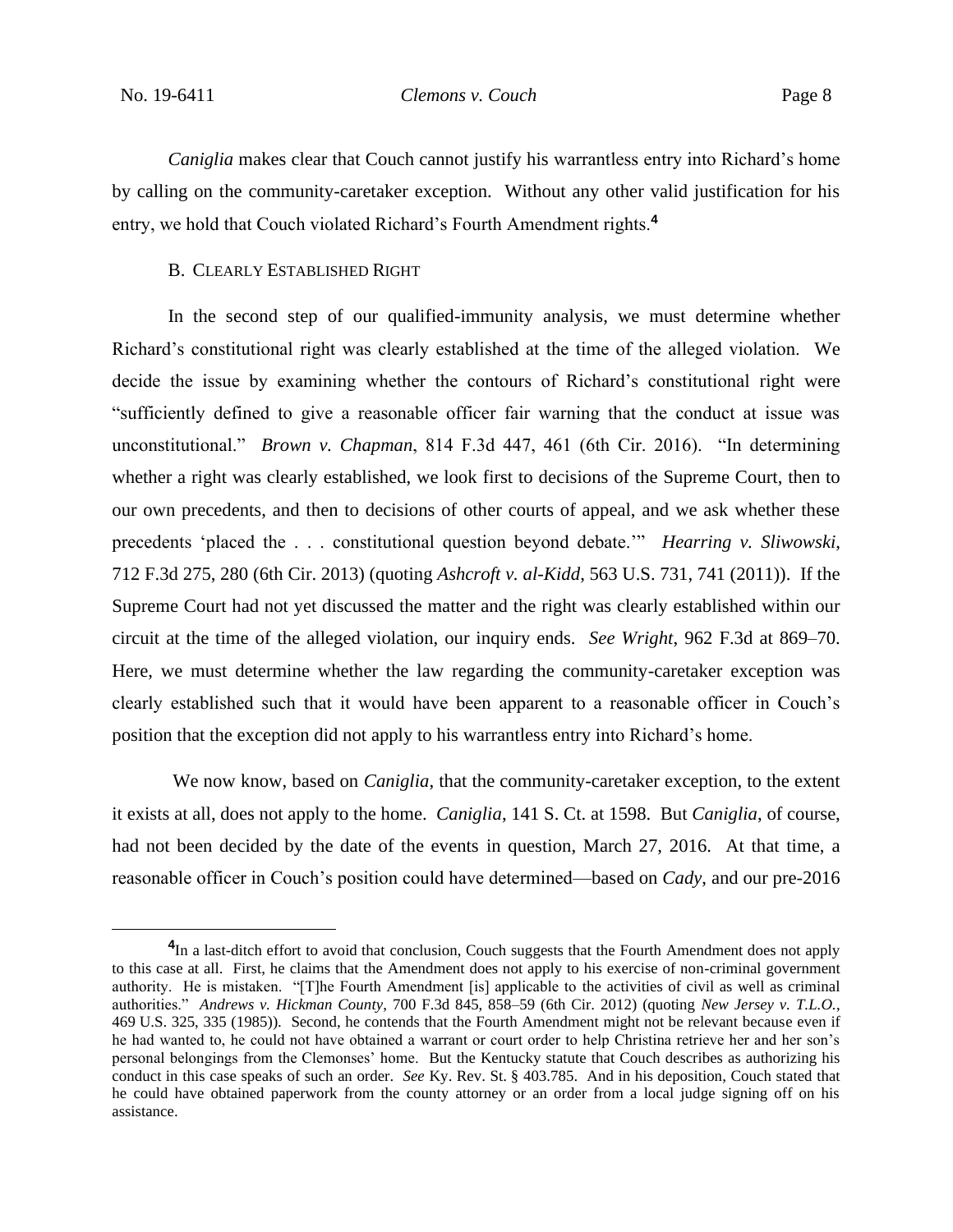precedent interpreting *Cady*—that the community-caretaker exception applied to an officer's home entry, at least as a general matter. *See Rohrig*, 98 F.3d at 1523 (noting, in the context of a warrantless home entry, that the warrant clause is "implicated to a lesser degree" when a police officer is engaged in community caretaking); *United States v. Washington*, 573 F.3d 279, 286–89 (6th Cir. 2009) (assuming without deciding that the exception applies to the home). *But see United States v. Williams*, 354 F.3d 497, 508 (6th Cir. 2003) ("[W]e doubt that community caretaking will generally justify warrantless entries into private homes.").

That does not, however, absolve Couch of potential liability. For it was clearly established before March 27, 2016, that if the exception applied to home entry, it could "not provide the government with refuge from the warrant requirement except when delay is reasonably likely to result in injury or ongoing harm to the community at large." *Washington*, 573 F.3d at 289; *Taylor v. City of Saginaw*, 922 F.3d 328, 335 (6th Cir. 2019) (reiterating that requirement three years after Couch's warrantless entry). That principle made clear that Couch's actions could not fall within the community-caretaker exception.**<sup>5</sup>**

Couch may have been engaged in community caretaking when he accompanied Christina to collect her and her son's belongings. Christina was afraid to go to the Clemonses' house alone, perhaps for good reason, and Couch was her requested escort. But the need for entry was not urgent. Construing the facts in the light most favorable to Richard, any delay in Couch's entry into the residence—to obtain a warrant or court order permitting his entry—was not "reasonably likely to result in injury or ongoing harm to the community at large." *Washington*, 573 F.3d at 289. We decline to hold that sufficient injury would have or could have resulted if Christina had been forced to delay the collection of her and her son's belongings. True, the son was to attend school the next day and required his school supplies and attire, but that type of

**<sup>5</sup>**The dissent suggests that three of our cases cast doubt on *Washington*'s enunciation of the community caretaker exception. *See* Dissent at 13–14, & n.8. But none of those cases involves the exception's application to the home. *See Reid Mach. Inc. v. Lanzer*, 421 F. App'x 497, 500–01 (6th Cir. 2010); *United States v. Lewis*, 869 F.3d 460, 461–62 (6th Cir. 2017); *United States v. Brown*, 447 F. App'x 706, 706 (6th Cir. 2012). Nor do they otherwise conflict with *Washington*. *Lanzer* held that the exception applied to the removal of a superload truck from the side of a busy highway to alleviate the harm to public safety that would exist if the truck were left there. 421 F. App'x at 506. *Lewis* expressly declined to apply *Washington*, but only because *Washington* involved the search of a home, not—as relevant in *Lewis*—a vehicle. 869 F.3d at 464. And *Brown* involved an "*immediate* caretaking interest." 447 F. App'x at 709–10 (emphasis added).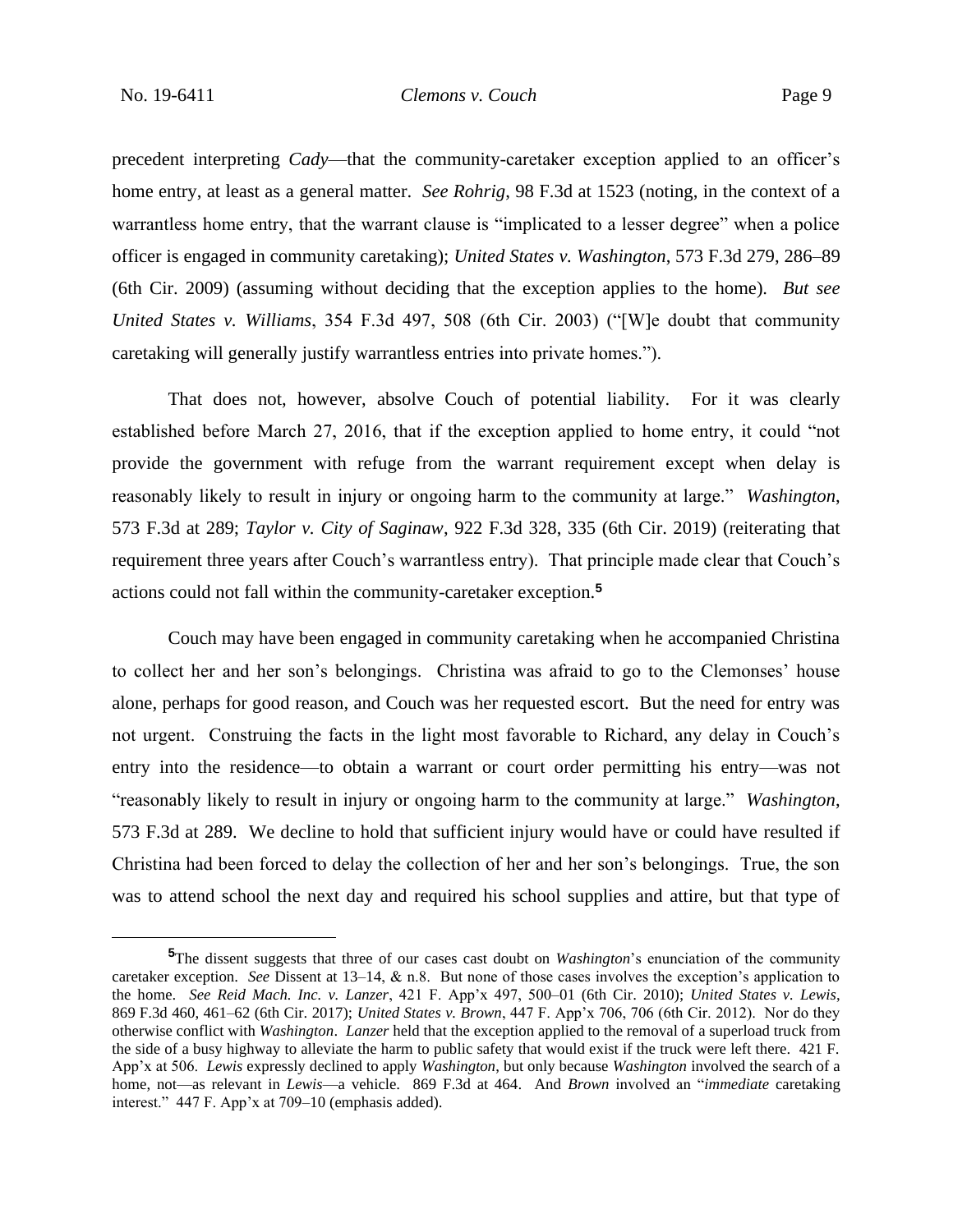harm does not reach the level of harm required by *Washington* to permit the state's warrantless entry into Richard's home. *Id.*

Notably, Couch does not even contend that a delay was reasonably likely to result in injury or ongoing harm to the community at large. Perhaps he declines to do so because the injury or harm in this case was more speculative and personal, and thus unlike the injury or harm used to justify the exception's application to the home in other cases. *See, e.g.*, *Rohrig*, 98 F.3d at 1522 (finding loud music blaring at 1:30 AM to be a public nuisance that justified warrantless entry and search of home).

The facts in this case more closely mirror those in cases where we refused to apply the community-caretaking rationale to warrantless home entry. *See Goodwin v. City of Painesville*, 781 F.3d 314, 331 (6th Cir. 2015) (holding that an argument between two individuals in and around a private residence that lasted a short time was not "the type of ongoing and overbearing public disturbance that would give rise to the necessity for immediate action"); *see also McGraw v. Madison Township.*, 231 F. App'x 419, 425 (6th Cir. 2007) (no justification for warrantless entry where the alleged breach of the peace—a boisterous argument among individuals in their home—had ended). In those cases, as here, when law enforcement entered the plaintiffs' house, there was no ongoing public disturbance or harm to the community at large. Couch cannot ignore the limits of the community-caretaker exception as stated in *Washington*.

Nor can he simply distinguish *Washington* on its facts. His attempt to do so does not nullify our description of the contours of the community-caretaker exception in that case, where, as here, an officer entered an individual's home without a warrant and despite the individual's repeated objections. Neither does Couch's citation to out-of-circuit precedent.**<sup>6</sup>**

<sup>&</sup>lt;sup>6</sup>We also find unpersuasive the dissent's primary theory that our community-caretaking jurisprudence is entirely unclear because it can be categorized into four distinct and conflicting lines of reasoning. *See* Dissent at 12–15. For one, Couch did not raise that argument. And we generally do not make or assume arguments on behalf of litigants. *Thomas v. Bright*, 937 F.3d 721, 729 (6th Cir. 2019). More importantly, *Washington* held in an analogous scenario that the community-caretaker exception does not apply unless delay is reasonably likely to result in injury or ongoing harm to the community at large. Couch's actions run counter to that imperative. Our inquiry should end there. That *Washington* did not hold Couch's exact conduct unconstitutional is of no matter. *See Baynes v. Cleland*, 799 F.3d 600, 611 (6th Cir. 2015) ("[A]n action's unlawfulness can be 'clearly established' from direct holdings, from specific examples describing certain conduct as prohibited, or from the general reasoning that a court employs.").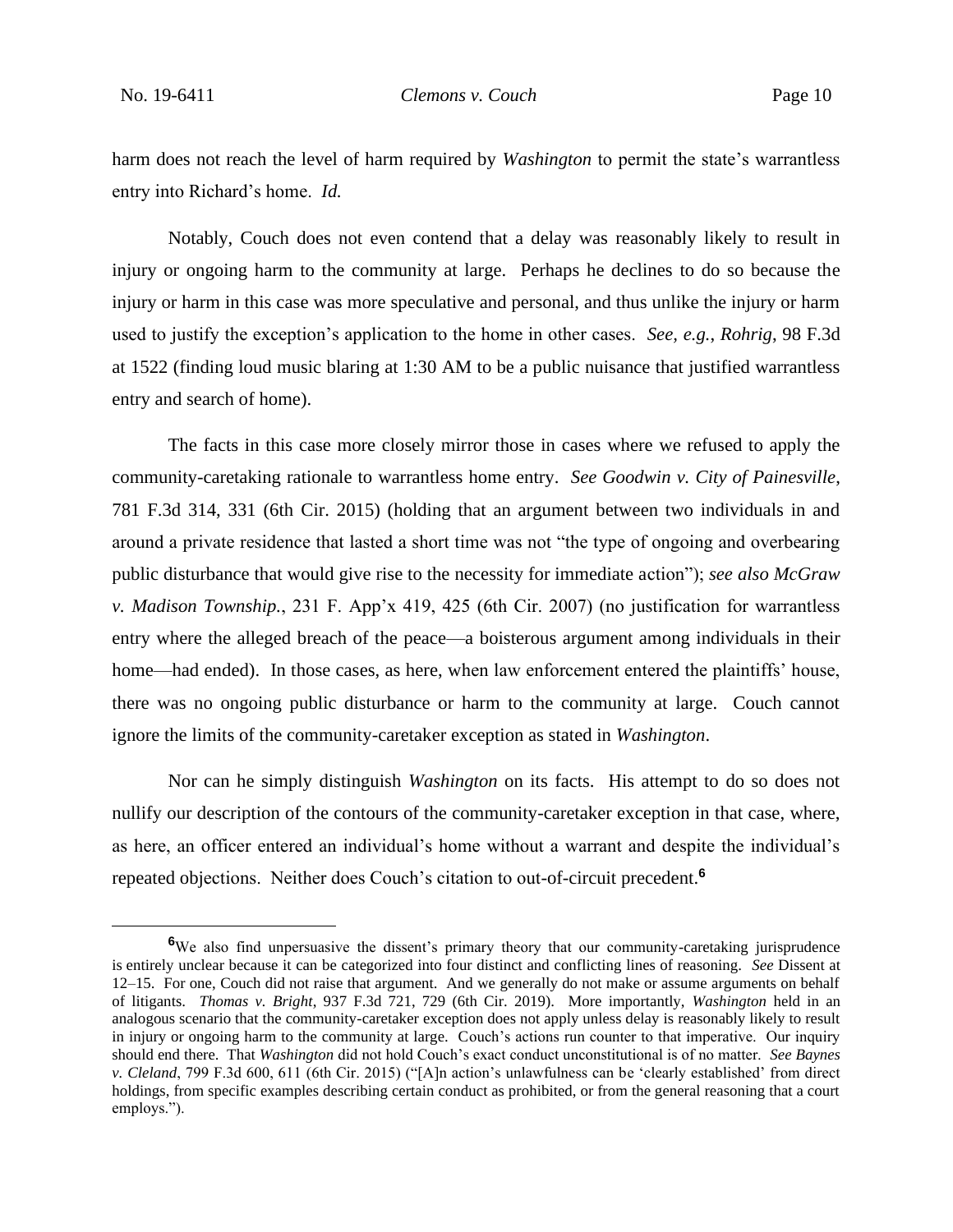At bottom, Richard Clemons has produced evidence that would allow a reasonable jury to conclude that Couch's conduct was in violation of Richard's clearly established Fourth Amendment right to be free from the state's warrantless entry into his home. Couch is therefore not entitled to summary judgment based on qualified immunity.

## IV.

With this decision, we do not intend to cast aspersions on the work done by law enforcement. Although it may seem that holding Trooper Couch potentially liable for his warrantless entry reinforces the old adage that no good deed goes unpunished, that is not our aim. Today we simply acknowledge the sanctity of the home, a notion "embedded" in our constitutional tradition "since the origins of the Republic," that protects against warrantless government intrusion. *Payton v. New York*, 445 U.S. 573, 601 (1980). It is not our role as judges to change constitutional safeguards to further what some may argue is better policy. *Cf. Nat'l Fed'n of Indep. Bus. v. Sebelius*, 567 U.S. 519, 538 (2012) ("Members of [the] Court[s] are vested with the authority to interpret the law; we possess neither the expertise nor the prerogative to make policy judgments.").

Accordingly, we reverse the magistrate judge's grant of summary judgment to Couch based on the community-caretaker exception and remand for proceedings consistent with this opinion.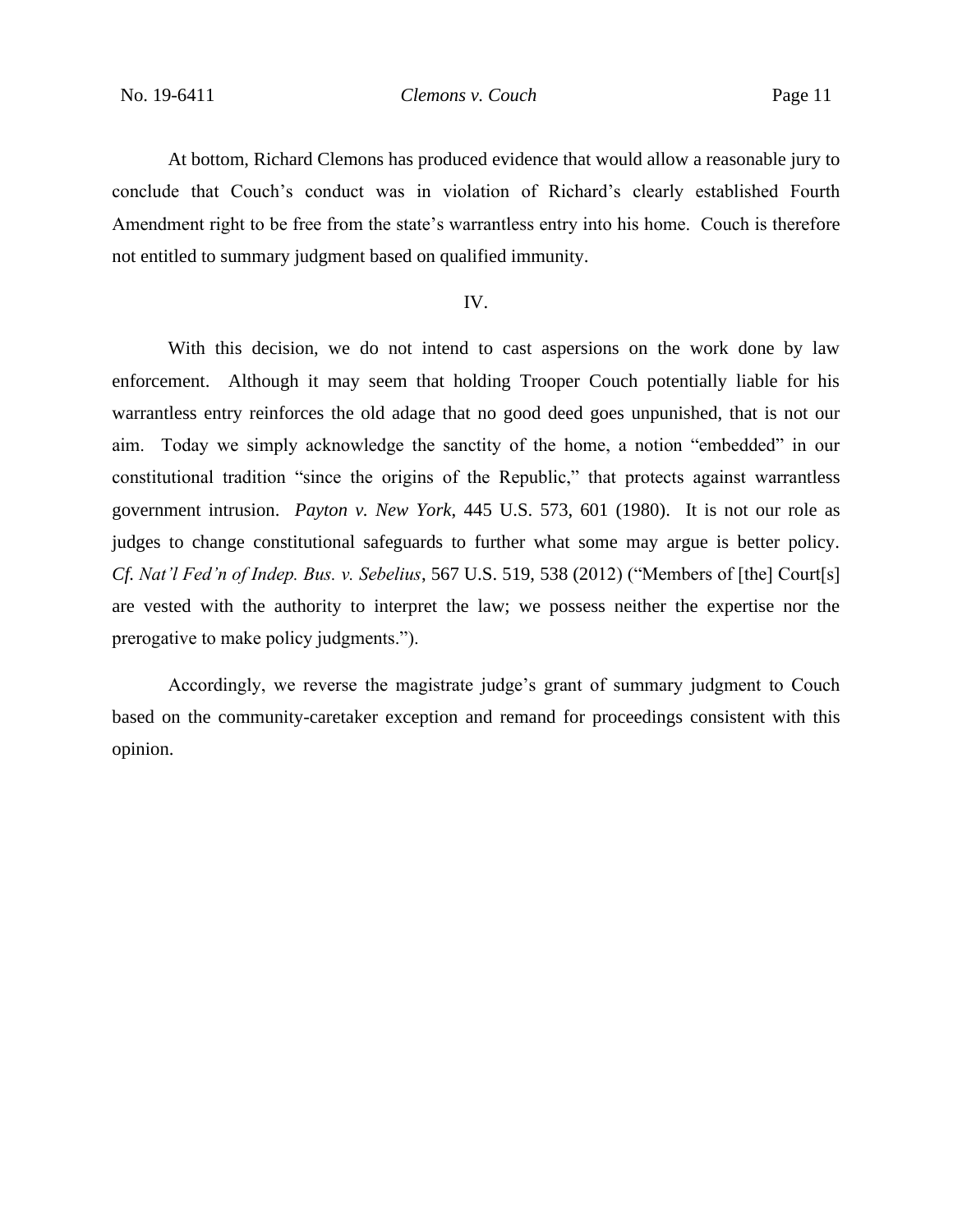# **CONCURRING IN PART AND DISSENTING IN PART** \_\_\_\_\_\_\_\_\_\_\_\_\_\_\_\_\_\_\_\_\_\_\_\_\_\_\_\_\_\_\_\_\_\_\_\_\_\_\_\_\_\_\_\_\_\_\_\_\_\_\_\_\_\_

\_\_\_\_\_\_\_\_\_\_\_\_\_\_\_\_\_\_\_\_\_\_\_\_\_\_\_\_\_\_\_\_\_\_\_\_\_\_\_\_\_\_\_\_\_\_\_\_\_\_\_\_\_\_

NALBANDIAN, Circuit Judge, concurring in part and dissenting in part. First, I agree that the community caretaking exception (CCE) does not extend to Trooper Couch's conduct here—as well-intentioned as it was. I do not, however, agree that it was clearly established at the time that what Trooper Couch did was unconstitutional. So I would affirm the district court's grant of qualified immunity. *See supra*, Maj. Op. at 10. Second, in the absence of qualified immunity, I concur with the majority that the consent issue is a matter for further consideration in the trial court, *see supra*, Maj. Op. at 6–7 n.3, and I would clarify the legal framework that should guide the consent inquiry.

## **I. Qualified Immunity**

Contrary to the majority's holding, our circuit never established a clear rule that ongoing harm to the community was necessary to invoke the CCE. Under the clearly established prong of qualified immunity, a constitutional violation must be so clearly established by existing precedent that "every reasonable official would interpret it to establish the particular rule the plaintiff seeks to apply." *District of Columbia v. Wesby*, 138 S. Ct. 577, 590 (2018). In other words, the question must be "beyond debate." *Id*. at 589. The rule ferrets out intentional misconduct and plain incompetence, not judgment calls that turn out to be wrong.

When Trooper Couch helped Christina collect her belongings, little about our circuit's CCE jurisprudence could have been considered clearly established. Despite the Fourth Amendment's generally applicable warrant requirement, the Supreme Court in *Cady* had held that certain police actions "totally divorced from the detection, investigation, or acquisition of evidence relating to the violation of a criminal statute" fell into a community-caretaking exception to that requirement. *Cady v. Dombrowski*, 413 U.S. 433, 441 (1973). But our cases had never laid out a unified vision of the CCE. We had applied the community-caretaking idea in at least four ways. The first approach categorized the CCE as part of exigent circumstances analysis. The second emphasized the difference between law enforcement activities and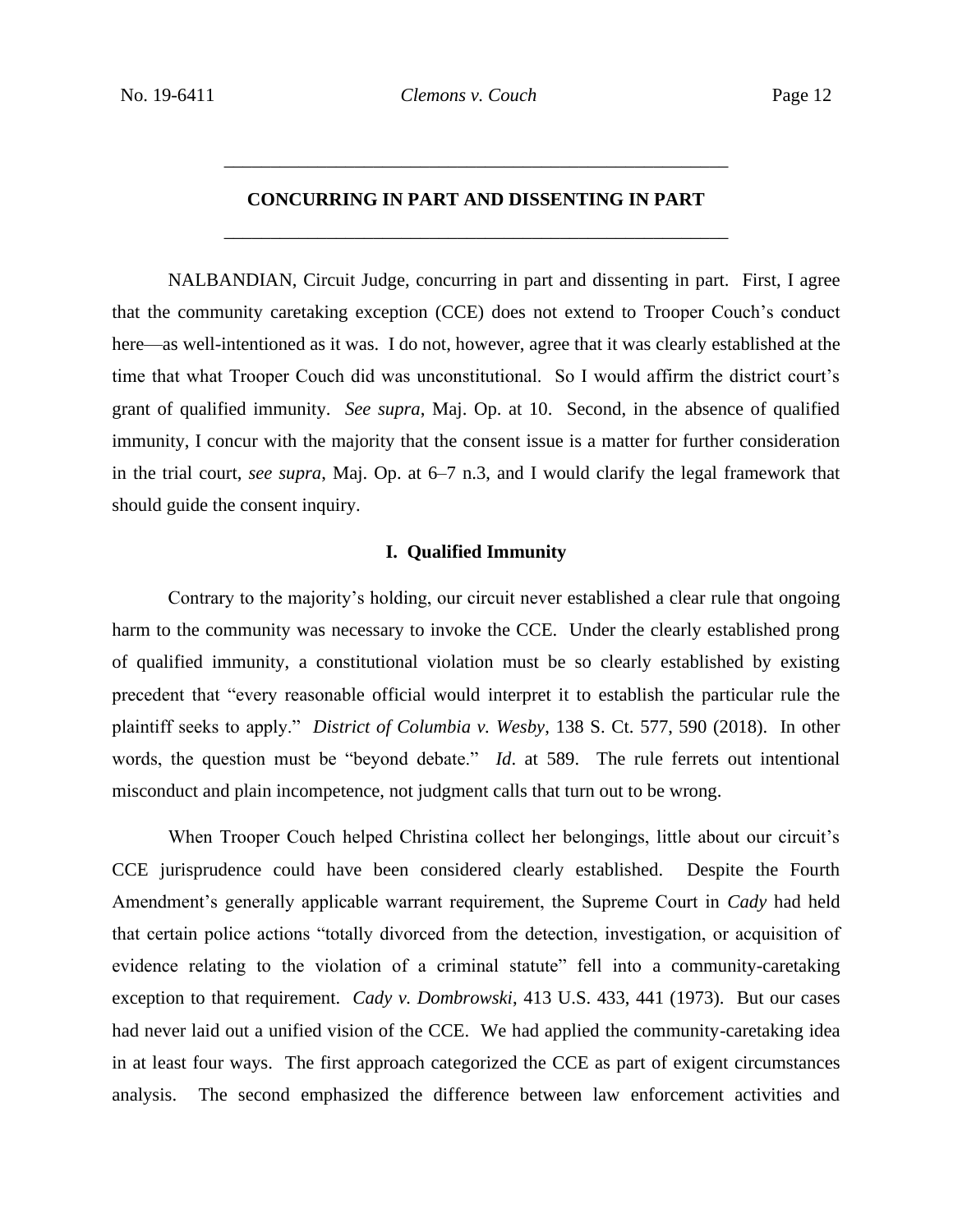community caretaking. The third stressed that ongoing harm to the community was necessary to trigger the CCE. And the fourth required only *potential* danger to justify an action under the CCE.

The cases that used the CCE as part of broader exigent circumstances analysis treated community caretaking as a plus factor in finding exigent circumstances. This approach flowed from *Rohrig*, and it reasoned that when officers are acting to protect rather than to investigate, their actions are more likely to be reasonable and less likely to implicate the Warrant Clause. *See United States v. Rohrig*, 98 F.3d 1506, 1523 (6th Cir. 1996).**<sup>1</sup>**

Many other cases highlighted the officer's role in the circumstance—either as a community caretaker or an investigator—as the foundational element of the CCE. For example, we relied on this distinction in holding that the police were caretaking when they agreed to store a man's belongings until he could retrieve them. *See United States v. Coleman*, 628 F.2d 961, 964–65 (6th Cir. 1980). And we applied this view again when holding that officers were community-caretaking when they escorted an intoxicated woman to her car to make sure she had a safe ride home. *See United States v. Lewis*, 869 F.3d 460, 463 (6th Cir. 2017). We thus rejected CCE defenses when the officers were investigating criminal actions.**<sup>2</sup>**

Still a third line of cases stressed that some ongoing harm to the community was necessary to trigger the CCE, though it need not rise to the level of exigent circumstances. *Washington* sparked this emphasis, which it also pulled from *Rohrig*. *United States v. Washington*, 573 F.3d 279, 288 (6th Cir. 2009) (citing *Rohrig*, 98 F.3d at 1519). Later, *Taylor v. City of Saginaw* applied this principle in holding that the CCE did not apply to chalking car tires

**<sup>1</sup>***Rohrig*, 98 F.3d at 1523 ("Moreover, although the Warrant Clause certainly is not irrelevant to the governmental intrusion at issue here, that clause nevertheless is implicated to a lesser degree when police officers act in their roles as 'community caretakers.'"); *see also United States v. Huffman*, 461 F.3d 777, 782 (6th Cir. 2006) (emphasizing that courts have "most frequently applied" the "risk of danger" exigency "in cases where the government actors were performing 'community-caretaker' functions rather than traditional law-enforcement functions.").

**<sup>2</sup>** *See Strutz v. Hall*, 124 F. App'x 939, 941 (6th Cir. 2005) (per curiam) (denying qualified immunity based on the CCE when issue of fact remained about whether bursting into a home to breathalyze children was for community caretaking or investigation); *United States v. Williams*, 354 F.3d 497, 507–08 (6th Cir. 2003) (refusing to apply the CCE when officers suspected drug activity); *United States v. Wilson*, 40 F. App'x 986, 987 (6th Cir. 2002) (per curiam) (refusing to apply the CCE to a routine investigation).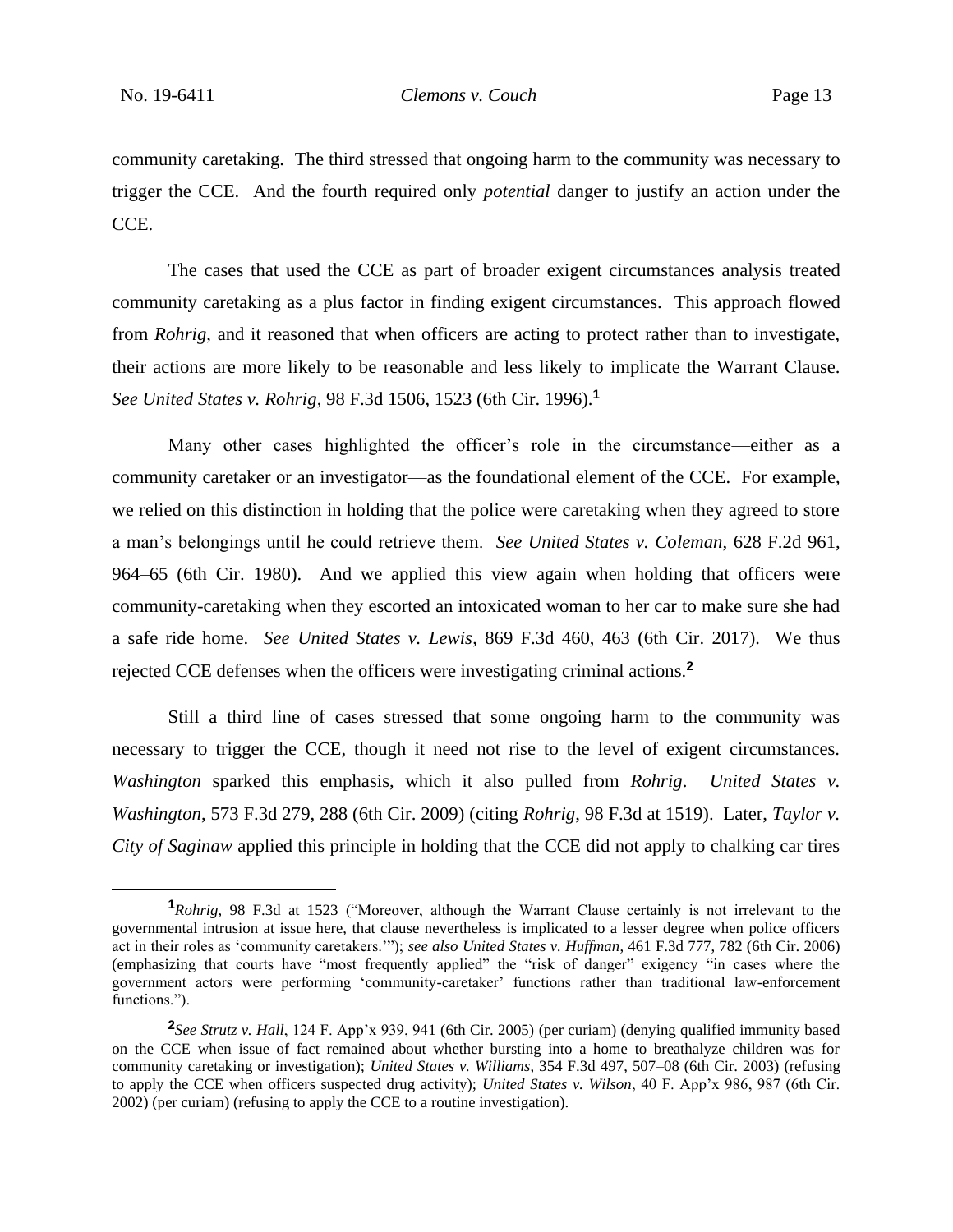to track parking-time violations. 922 F.3d 328, 335–36 (6th Cir. 2019). But contrary to the majority's assumption, this view did not have overwhelming support in our caselaw.

Still other cases relied on the mere potential of danger—rather than imminent or ongoing harm—to justify acting under the CCE. This view probably had the most precedential weight even though the harm threatened was "the mere possibility of physical harm" that *Washington* condemned as insufficient. *Washington*, 573 F.3d at 288. Three years after *Cady*, we held that police could seize a weapon from an automobile without a warrant as a "public safety measure." *United States v. Isham*, 501 F.2d 989, 991 (6th Cir. 1974). Since then, we applied the CCE to allow warrantless entry of a running car,**<sup>3</sup>** seizure of an unregistered and uninsured truck,**<sup>4</sup>** approaching a running roadside car to check on the driver,**<sup>5</sup>** seizing an overweight semi-truck,**<sup>6</sup>** and shouting at a passing driver to stop for the officer to ask questions about a missing minor.**<sup>7</sup>** These cases differed from the ongoing harm cases because none of the harm threatened in these cases had yet materialized, as far as the officers knew.

Given these competing precedents, I cannot say that any reasonable officer would have latched onto the *Washington* ongoing-harm-to-the-community standard.**<sup>8</sup>** Trooper Couch could have reasonably believed, consistent with our cases, that his non-investigatory intent made his entry less intrusive or that the potential physical harm to Christina triggered the CCE. It wasn't

**<sup>5</sup>***United States v. Koger*, 152 F. App'x 429, 430 (6th Cir. 2005) (per curiam) (noting the "reasonable fear that the apparently unconscious occupant was either in danger (perhaps hurt or ill), or was impaired such that upon awaking and driving, he could constitute a danger to others").

**<sup>6</sup>***Reid Mach. Inc. v. Lanzer*, 421 F. App'x 497, 506 (6th Cir. 2010) (finding that the police had a "community caretaking responsibility to ensure that trucks unable to continue their travel due to permit violations are protected and secured, and do not 'threaten[ ] public safety and convenience' if they remain on the roadside") (quoting *South Dakota v. Opperman*, 428 U.S. 364, 369 (1976)).

**<sup>7</sup>***United States v. Brown*, 447 F. App'x 706, 709 (6th Cir. 2012) (reasoning that "the community-caretaking function of locating missing minors would permit an officer to stop a key eyewitness when prompt inquiry may assist in finding the minor before he comes to harm").

**<sup>3</sup>** *Smith v. Thornburg*, 136 F.3d 1070, 1075 (6th Cir. 1998).

**<sup>4</sup>***Bybee v. City of Paducah*, 46 F. App'x 735, 737 (6th Cir. 2002) (noting that Kentucky "has determined that the safety of the public is better protected if all persons operating motor vehicles in the state maintain liability insurance and register the vehicle in the operator's state of residence").

**<sup>8</sup>**Perhaps it merits noting that only one Sixth Circuit case following *Washington* recited and followed its imperative, while at least three CCE cases did not. *See Lanzer*, 421 F. App'x at 497; *Lewis*, 869 F.3d at 463–64; *Brown*, 447 F. App'x at 706.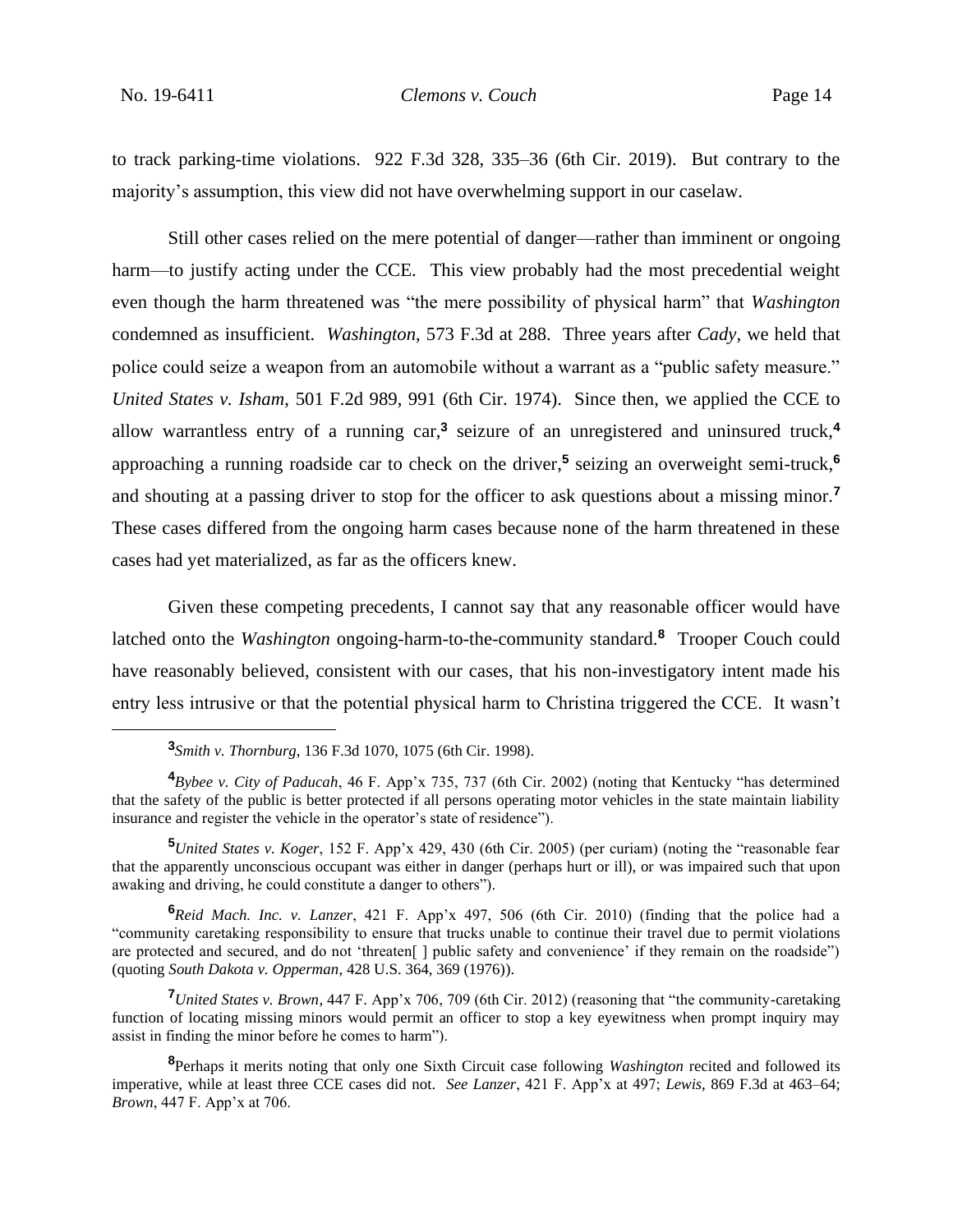clearly established that Trooper Couch had to wait for the situation to become an ongoing harm to the community—or even how to measure when that would have occurred.

Even if *Washington* were a watershed case as the majority suggests, it would still be ambiguous in its application here. That case involved officers entering an arrested man's apartment to evict his nephew who was living there. *Washington*, 573 F.3d at 281–82. Upon seeing the apartment occupied and suspecting trespass, the officers entered the apartment without a warrant and seized paraphernalia. *Id.* The court condemned their actions, refusing to allow police to "search homes without warrants" without "any ongoing injury to the community." *Id.* at 288. The court then discussed how the "gravity of the underlying offense" interacts with exigency claims. *Id.* at 288–89. But this case had no underlying offense to balance with an exigency claim, and Trooper Couch wasn't searching for anything. Nothing in *Washington* clearly establishes that Trooper Couch's actions were unconstitutional.

The majority suggests that these lines of cases don't matter because Trooper Couch hasn't expounded on the caselaw in this exact way. *See* Maj. Op. at 10 n. 6. I disagree. Trooper Couch spent almost eight pages in his appellate brief arguing that the law was not clearly established when he acted. And he touched on the major issues of whether *Rohrig* supported his case and whether *Washington* applied at all. In our circuit, parties raise arguments, and "a missed citation to legal authority does not establish a forfeiture of an *argument*." *United States v. Charles*, 843 F.3d 1142, 1147 (6th Cir. 2016) (emphasis in original). We're not free to turn a blind eye to a quagmire of unclear law to deny qualified immunity when the officer has properly raised and preserved the argument. When we determine whether the law was clearly established, "we look first to decisions of the Supreme Court, then to our own precedents, and then to decisions of other courts of appeal, and we ask whether these precedents 'placed the . . . constitutional question beyond debate.'" *Hearring v. Sliwowski*, 712 F.3d 275, 280 (6th Cir. 2013) (quoting *Ashcroft v. al-Kidd*, 563 U.S. 731, 741 (2011)). If the majority can't square its conclusion with the law that existed at the time, ignoring the law is not the solution.

The majority then waves away Trooper Couch's arguments with the assertion that the facts distinguishing *Washington* don't matter because its statement of the law is clear. *See* Maj. Op. at 12. But even after *Washington*, our circuit has treated cases differently when officers are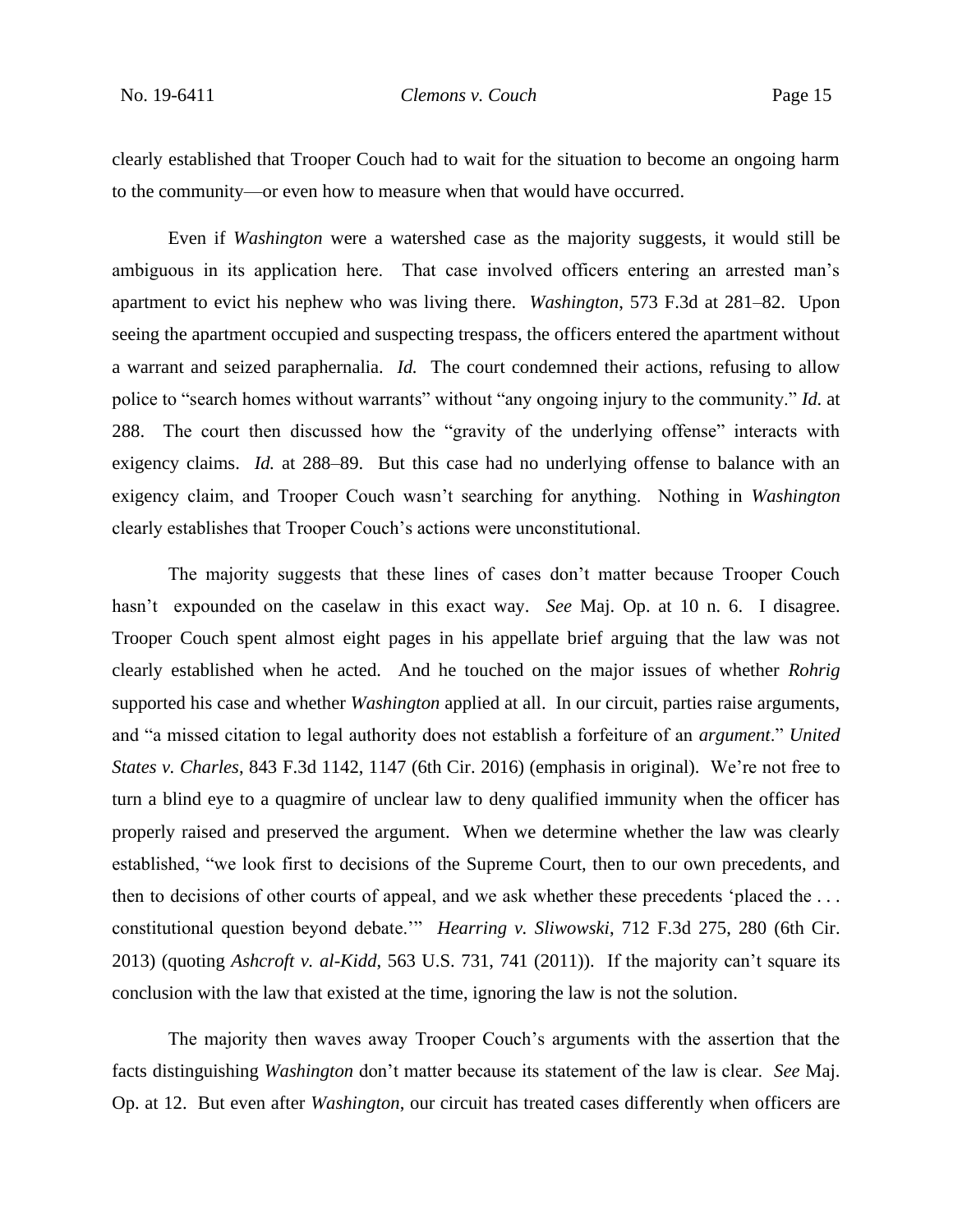"responding to a distress call rather than investigating a crime complaint." *Brown*, 447 F. App'x at 710. So it matters that *Washington* was about investigating crime while this case involves a protective function. I don't see how we can say Trooper Couch acted objectively unreasonably when he acted consistent with a view that was still viable among circuit judges.

Before *Caniglia* cleaned the slate, our circuit's discordant trains of thought on the CCE failed to establish clear rules for officers. *See Caniglia v. Strom*, 141 S. Ct. 1596, 1599 (2021). Since Trooper Couch did not disregard clearly established law when he acted, and he should not bear the consequences of our failure to elucidate. I would affirm the district court's grant of qualified immunity.

## **II. Consent**

Trooper Couch raises Christina's consent as an alternative ground for affirmance. Without qualified immunity in the picture, I agree with the majority that summary judgment is not appropriate. *See supra*, Maj. Op. at 6–7 n.3. The jury needs to decide if Christina had apparent authority to allow Trooper Couch to enter the residence. If she did not have apparent authority, then Trooper Couch cannot prevail. If she had apparent authority, the second question would be whether Richard revoked her consent. While the majority is right that there is a factual dispute on this point, the dispute might not matter if Richard didn't have the legal ability to revoke Christina's consent. After *Caniglia*, I think that this is a serious question. Our precedents on consent to enter are not the model of clarity. Now that *Caniglia* has refocused the Fourth Amendment exceptions, I want to clarify how consent should interact with non-search home entries.

This isn't the first time a court has thought about police entry to protect someone collecting her belongings. In establishing the single-tenant veto (one co-tenant's right to cancel another co-tenant's consent to a search), the Supreme Court examined this very dilemma. *Georgia v. Randolph*, 547 U.S. 103, 118 (2006). *Randolph* acknowledged the concern that the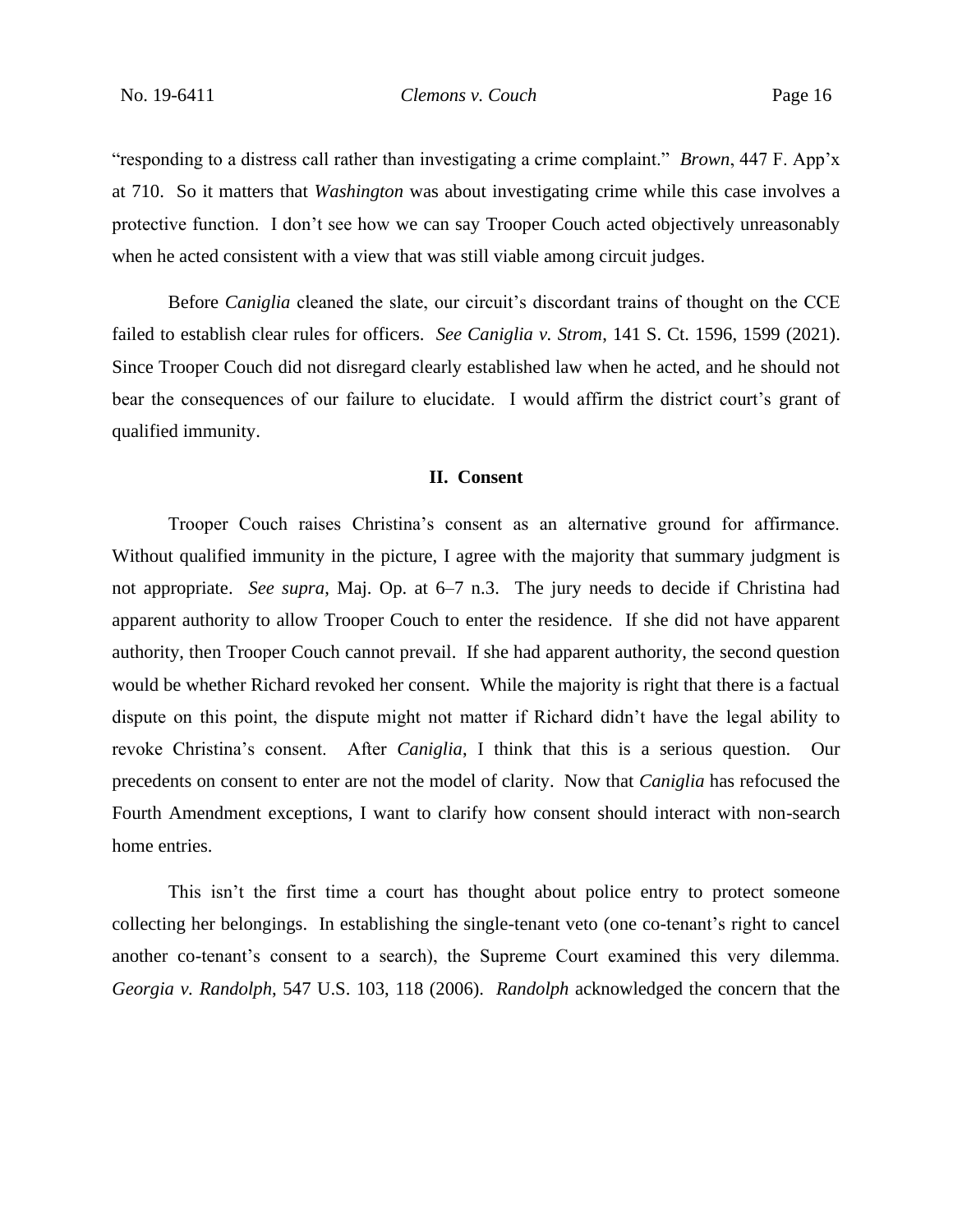single-tenant veto would "shield[] spousal abusers and other violent co-tenants who will refuse to allow the police to enter a dwelling when their victims ask the police for help." *Id*. at 117.**<sup>9</sup>**

The Court resolved the problem by clarifying that the single-tenant veto didn't apply to non-search entries. It distinguished between trespass and searches, saying that the standard for "when the police may enter without committing a trespass" and "when the police may enter to search for evidence" were not the same. *Id*. at 118. When it came to the tort of trespass, "so long as they have good reason to believe [a threat of domestic violence] exists, it would be silly to suggest that the police would commit a tort by entering, say, to give a complaining tenant the opportunity to collect belongings and get out safely . . . however much a spouse or other cotenant objected." *Id.* "Thus, the question whether the police might lawfully enter over objection in order to provide any protection that might be reasonable is easily answered yes." *Id.* A single co-tenant can veto a search for evidence, but not a home entry.**<sup>10</sup>**

To put this in the broader context that *Caniglia* outlines, consent is one of the three ways that an officer can constitutionally enter a home (the other two being a warrant and exigent circumstances). *Caniglia*, 141 S. Ct. at 1599. Inside the consent exception, a single-tenant veto cancels consent to search a home, but it does not negate consent to enter for any other reason.

And for obvious reasons—otherwise the stronger or more violent tenant could use menace to keep the victim from recovering her belongings, and the police could only wait outside despite the victim's consent to enter her residence. That would allow the aggressive cotenant to take over the rights to the property through fiat, a resolution at odds with the principles of co-tenancy the *Randolph* Court expressed.**<sup>11</sup>**

<sup>&</sup>lt;sup>9</sup>Of course, this would have to be a non-emergency situation, or else the exigent circumstances exception would allow the entry.

**<sup>10</sup>**This part of the Court's reasoning is dicta because it "has nothing to do with the question in [that] case." *Randolph*, 547 U.S. at 119. But that's exactly the point—*Randolph* was never meant to apply outside the search context. To highlight that important caveat, the Court phrased the holding in terms of a "search . . . for evidence" and *not* entry. *Id*. at 120 ("We therefore hold that a warrantless search of a shared dwelling for evidence over the express refusal of consent by a physically present resident cannot be justified as reasonable as to him on the basis of consent given to the police by another resident.").

**<sup>11</sup>**Each co-tenant "has the right to use and enjoy the entire property as if he or she were the sole owner, limited only by the same right in the other cotenants." *Randolph*, 547 U.S. at 114 (quoting 7 Michael Allan Wolf,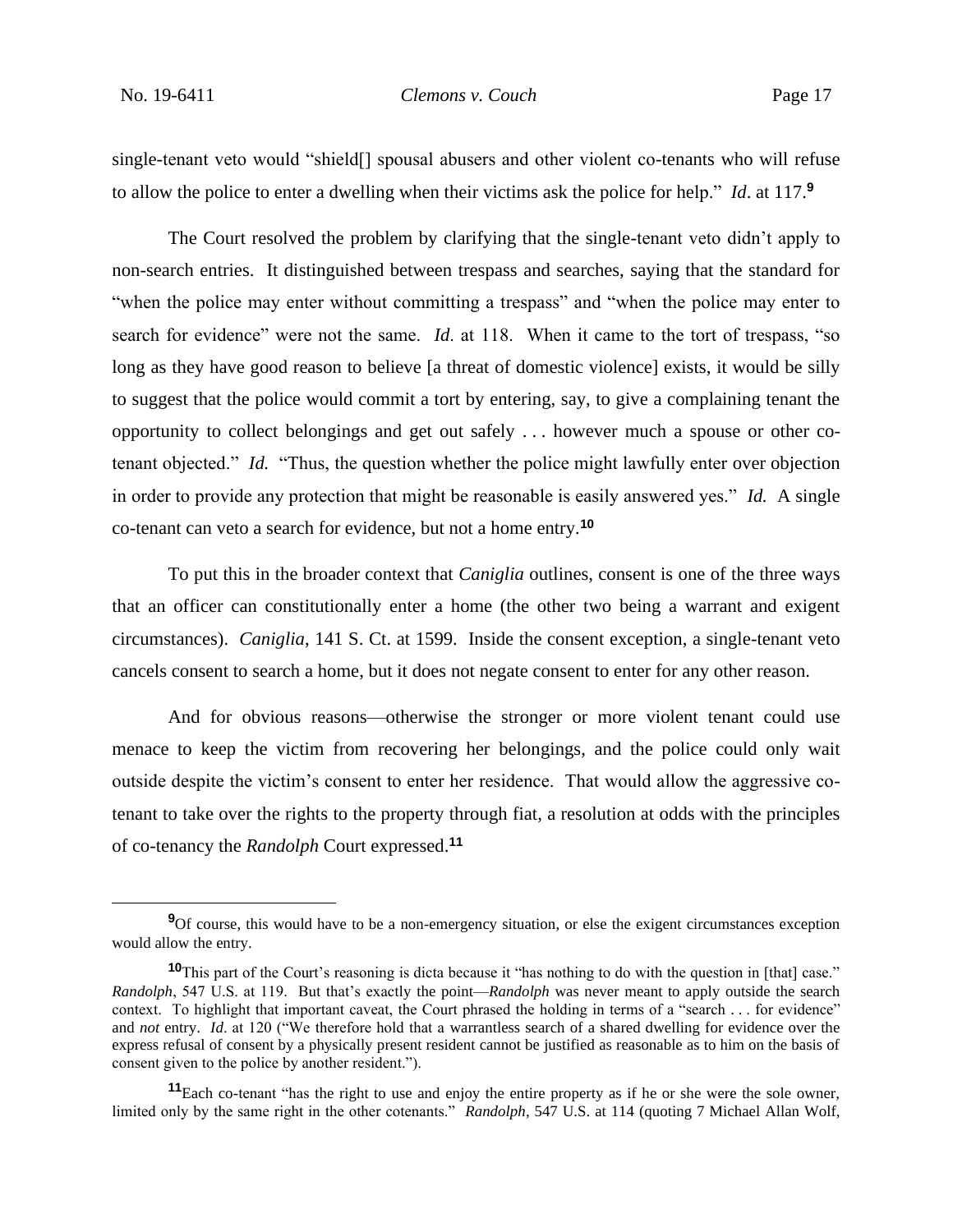Few cases have dealt with police protection for victims recovering belongings because the CCE has blanketed this area of law ever since *Cady* in the 1970s. So CCE analysis overshadowed any argument about the reason for entry. While some district courts have applied the *Randolph* distinction,**<sup>12</sup>** several others have confused it with the community caretaking or exigent circumstances exception—though that part of *Randolph* would be meaningless if the two ideas melded.**<sup>13</sup>** The Court itself hasn't applied this language from *Randolph* for the simple reason that the Court has never again addressed how consent impacts entry that might otherwise be a trespass. *Cf. Fernandez v. California*, 571 U.S. 292, 308–09 (2014) (Scalia, J, concurring).**<sup>14</sup>**

But *Randolph*'s trespass and search distinction is still viable—perhaps even stronger after fifteen years of legal progression.**<sup>15</sup>** "Trespass alone does not qualify [as a search], but there must be conjoined with that what was present here: an attempt to find something or to

**<sup>13</sup>***See* Amanda Jane Proctor, *Breaking into the Marital Home to Break Up Domestic Violence: Fourth Amendment Analysis of "Disputed Permission*,*"* 17 Am. U.J. Gender Soc. Pol'y & L. 139, 152 ("In an interesting development, Randolph, [sic] a third-party consent case, has spawned decisions citing 'community caretaking functions' as a potential exigency justifying a warrantless police entry into a home to protect a domestic violence victim as she retrieves her belongings.")

**<sup>14</sup>**And the Court's relevant citations to *Randolph* have been limited to its language on exigent circumstances, which is distinct from the trespass ideas it articulates. *See Ryburn v. Huff*, 565 U.S. 469, 474 (2012) (per curiam); *Kentucky v. King*, 563 U.S. 452, 460 (2011); *Brigham City v. Stuart*, 547 U.S. 398, 403–04 (2006); *cf. Fernandez*, 571 U.S. at 294 (limiting *Randolph*'s consent search holding to cases with present objecting cotenants).

**<sup>15</sup>**Even before *Randolph*, the Supreme Court held that the reason for entering a house can impact whether the entry is a search at all. In *Wyman v. James*, the Supreme Court dealt with required home visits by social services caseworkers. 400 U.S. 309, 317 (1971). James claimed that requiring home visits to receive social services benefits violated the Fourth Amendment, but the Court held that such a visit wasn't a search under the Fourth Amendment. *Id.*

*Powell on Real Property* § 50.03[1]). A co-tenant deprived of access to her belongings by intimidation does not enjoy her lawful right of use and enjoyment.

**<sup>12</sup>***See, e.g.*, *Sanders v. Detroit Police Dep't*, No. 07-14206, 2016 WL 74851, at \*2 (E.D. Mich. Jan. 7, 2016) ("As it relates to co-tenants, the general rule is that one tenant's consent to law enforcement's warrantless entry does not override a physically present co-tenant's refusal of entry to law enforcement unless law enforcement is entering a dwelling to protect a resident from domestic violence."); *Khalil v. Moore*, No. 3:10-CV-0859 JCH, 2011 WL 5910088, at \*3 (D. Conn. Nov. 28, 2011) ("When police seek to enter a home to provide protection to one tenant, rather than to search for evidence, however, a co-tenant's refusal to consent does not render the entry unconstitutional.").

There are also cases holding that subjective intent cannot make an objectively reasonable act into an unreasonable act. *See, e.g.*, *Brigham City*, 547 U.S. at 404. That goes to reasonableness inquiry, not to whether a search has occurred.